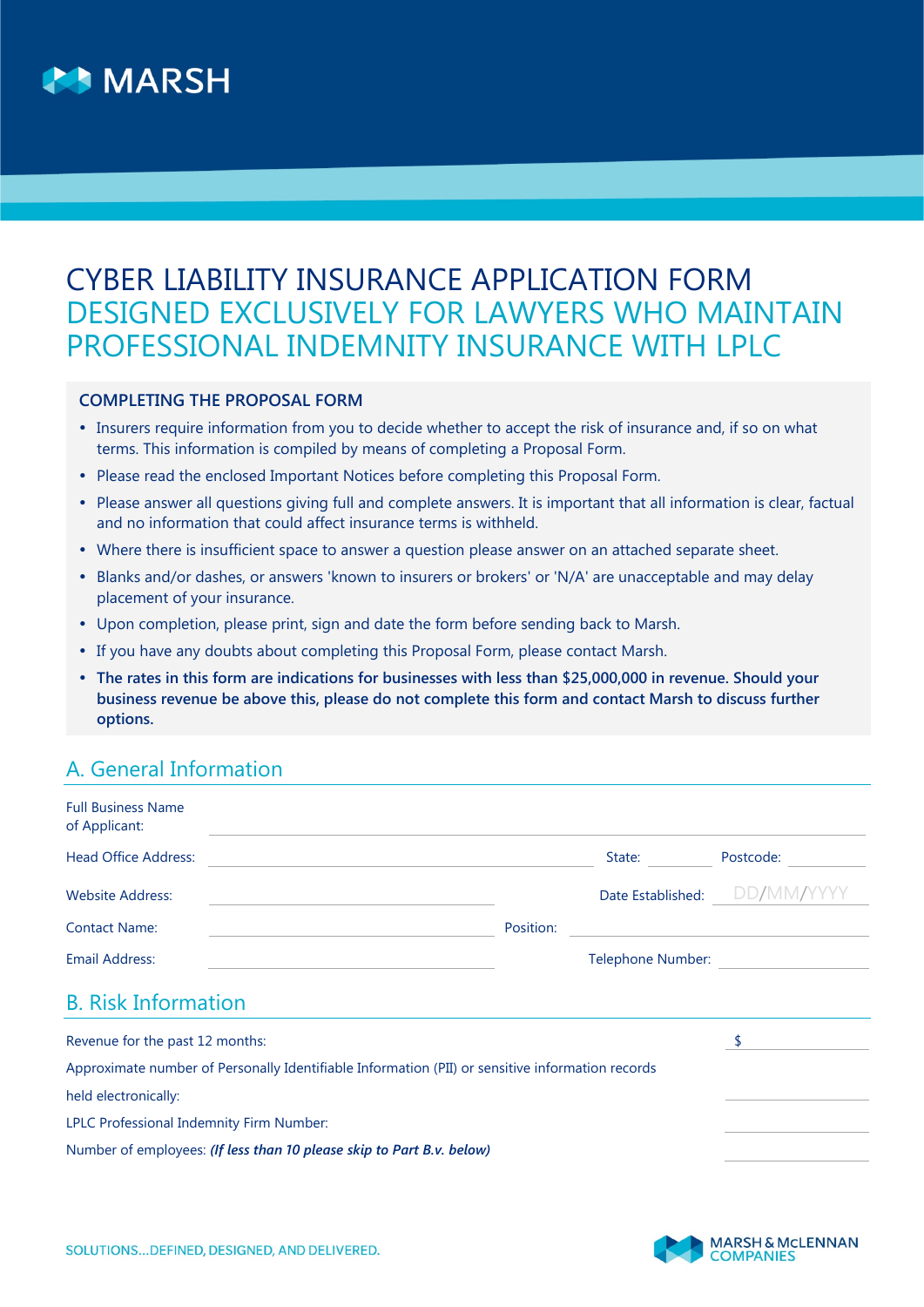We confirm that the Applicant and all subsidiaries:

| i. Has a security policy that identifies and stipulates the types and levels of protection for all of the |
|-----------------------------------------------------------------------------------------------------------|
| Applicant's information assets, whether electronic of otherwise and whether held by the Applicant or by a |
| person or organisation providing services to the Applicant.                                               |

- ii. Conducts penetration testing of the systems and actively monitor network traffic to regularly identify and assess new threats and adjust the security policy (and protection procedures) to address the new threats.
- iii. Conduct back-up and recovery procedures on all sensitive and financial data on at least a weekly basis.
- iv. Conducts patching of software systems on a regular basis.
- v. Requires password access to all company systems and devices.  $\Box$  Yes  $\Box$  Yes  $\Box$  No

*If any of the answers to Part B. are 'No' please provide information on why these measures are not undertaken, whether there are any plans to commence with any of these, or any mitigation undertaken as a substitute for these measures:* 

# C. Previous Cyber Incident

We confirm that the Applicant and all subsidiaries:

- i. Has not experienced a security breach or been required or compelled to notify customers or other third parties of the release of sensitive data.
- ii. Has not given notice under the provisions of any prior or current cyber policy or similar insurance of facts or circumstances which might give rise to a claim that would fall within the scope of that cover.

*If any of the answers to Part C. are 'No' please provide more information, including details of the incident, the direct financial impact to your business and measures taken to prevent the incident from occurring again:*

### D. Stamp Duty

Please state total estimated % revenue generated in the following states and overseas:

| <b>NSW</b> | VIC   | ---<br>ו שר | ---        |     | <b>WA</b> | 1 L P | N1                  |      |
|------------|-------|-------------|------------|-----|-----------|-------|---------------------|------|
| $0.00\%$   | ነ በበ% | $\Omega$    | በበ%<br>17c | 00% | 0.00%     | 00%   | $\cap$ <sup>0</sup> | .00% |

### E. INDICATION MATRIX

| <b>ANNUAL FEES:</b>         | <b>OPTION 1:</b><br>\$1,000,000 | <b>OPTION 2:</b><br>\$2,000,000 | <b>OPTION 3:</b><br>\$5,000,000 | <b>RETENTION</b> | <b>TIME</b><br><b>RETENTION</b> |
|-----------------------------|---------------------------------|---------------------------------|---------------------------------|------------------|---------------------------------|
| $$0 - $200,000$             | \$1,199.00                      | \$1,683.00                      | N/A                             | \$1,000          | 8 hours                         |
| $$200,001 - $500,000$       | \$1,380.50                      | \$1,683.00                      | N/A                             | \$1,000          | 8 hours                         |
| $$500,001 - $1,000,000$     | \$1,804.00                      | \$2,015.75                      | N/A                             | \$1,000          | 8 hours                         |
| $$1,000,001 - $5,000,000$   | \$2,227.50                      | \$2,530.00                      | \$5,555.00                      | \$2,000          | 8 hours                         |
| $$5,000,001 - $10,000,000$  | \$2,772.00                      | \$3,377.00                      | \$6,462.50                      | \$3,500          | 8 hours                         |
| $$10,000,001 - $25,000,000$ | \$3,733.95                      | \$4,708.00                      | \$7,975.00                      | \$5,000          | 8 hours                         |

*This Cyber Enterprise Risk Management Insurance Policy is underwritten by Chubb Insurance Australia Limited ('Insurer'). The indicative prices are only applicable to firms with less than \$25,000,000 turnover and based on receipt of a completed Application Form and only yes responses to* 

| $\vert$ Yes $\vert$ No<br>$\Box$ Yes $\Box$ No<br>$\Box$ Yes $\Box$ No<br>$\Box$ Yes $\Box$ No |
|------------------------------------------------------------------------------------------------|

 $\Box$  Yes  $\Box$  No

 $\Box$  Yes  $\Box$  No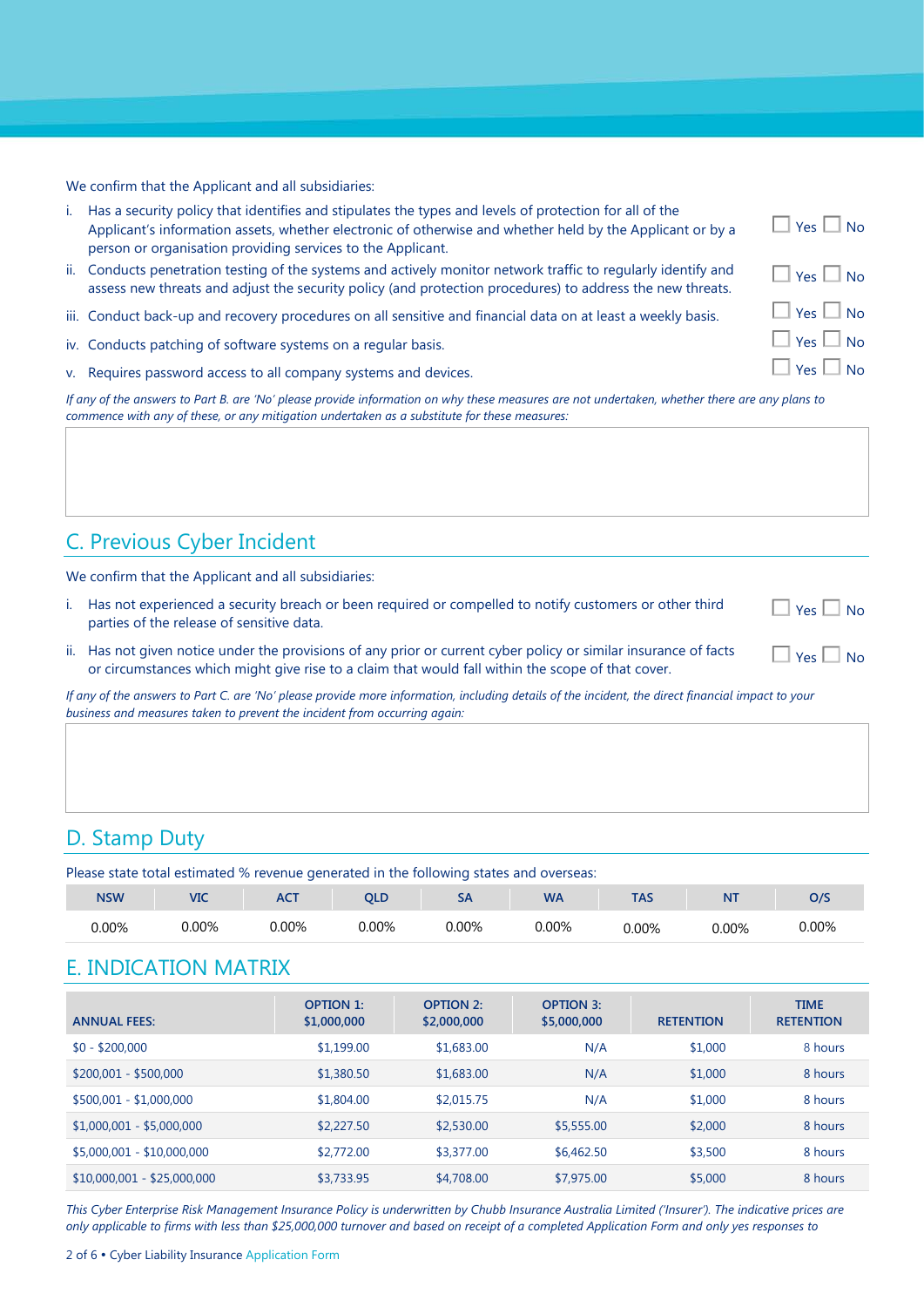*questions in section B and C above. Any negative response in this Application Form will result in a referral to the Insurer and will be subject to their standard underwriting guidelines which may include higher rates or the insurer declining to underwrite the risk.* 

*The above indication matrix is for a 12 month policy period. All figures unless otherwise stated are in Australian dollars and inclusive of GST, a 10% stamp duty rate and a Marsh documentation fee. The total payable may vary depending on the applicable statutory charges by state.*

*The limits stated above are aggregate; some sublimits apply. Coverage is subject to the full terms and conditions of a formal quotation and the policy wording.*

# F. COVER REQUESTED

| Limit of Indemnity (aggregate):  |  |
|----------------------------------|--|
| <b>Indicative Total Payable:</b> |  |

Upon receipt of a completed Application Form Marsh will obtain a formal quotation from the insurer for your consideration. Please note that completion of this form in no way constitutes provision of insurance coverage until such time as a formal quotation has been provided and you have accepted this.

# G. Declaration

PLEASE NOTE: SIGNING THE DECLARATION DOES NOT BIND THE PROPOSER NOR THE INSURER TO COMPLETE THIS INSURANCE.

The Proposer completing this Application Form represents that every effort has been made to facilitate the proper and accurate responses given in completion of this Application Form and confirms that the statements and particulars given are true and complete and that no material facts have been omitted, misstated or suppressed. The Proposer agrees that should any of the information given alter between the date of this Application Form and the inception date of the insurance to which this Application Form relates, they will give immediate notice thereof to Marsh and/or the insurer in writing, and acknowledges that the insurer may withdraw or modify any outstanding quotations and/or authorisation or agreement to bind insurance.

The Proposer acknowledges receipt of the Important Notices contained in this Application Form and that they have read and understood the content of them.

The Proposer consents to Marsh and insurers collecting, using and disclosing personal information as set out in the Privacy Collection Notice in the Important Notices contained in this Application Form.

The Proposer confirms that they are authorised by the Policyholder (and its partners/principals/directors if applicable) applying for this insurance to complete this Proposal Form and to accept the quotation terms for this insurance on behalf of the Policyholder (and its partners/principals/directors if applicable) applying for this insurance.

| <b>Full Name:</b> | Position |                         |
|-------------------|----------|-------------------------|
| Signature:        |          | <b>Date:</b> DD/MM/YYYY |

ONCE COMPLETED, PLEASE RETURN THIS FORM TO cyberviclegalpractitioners@marsh.com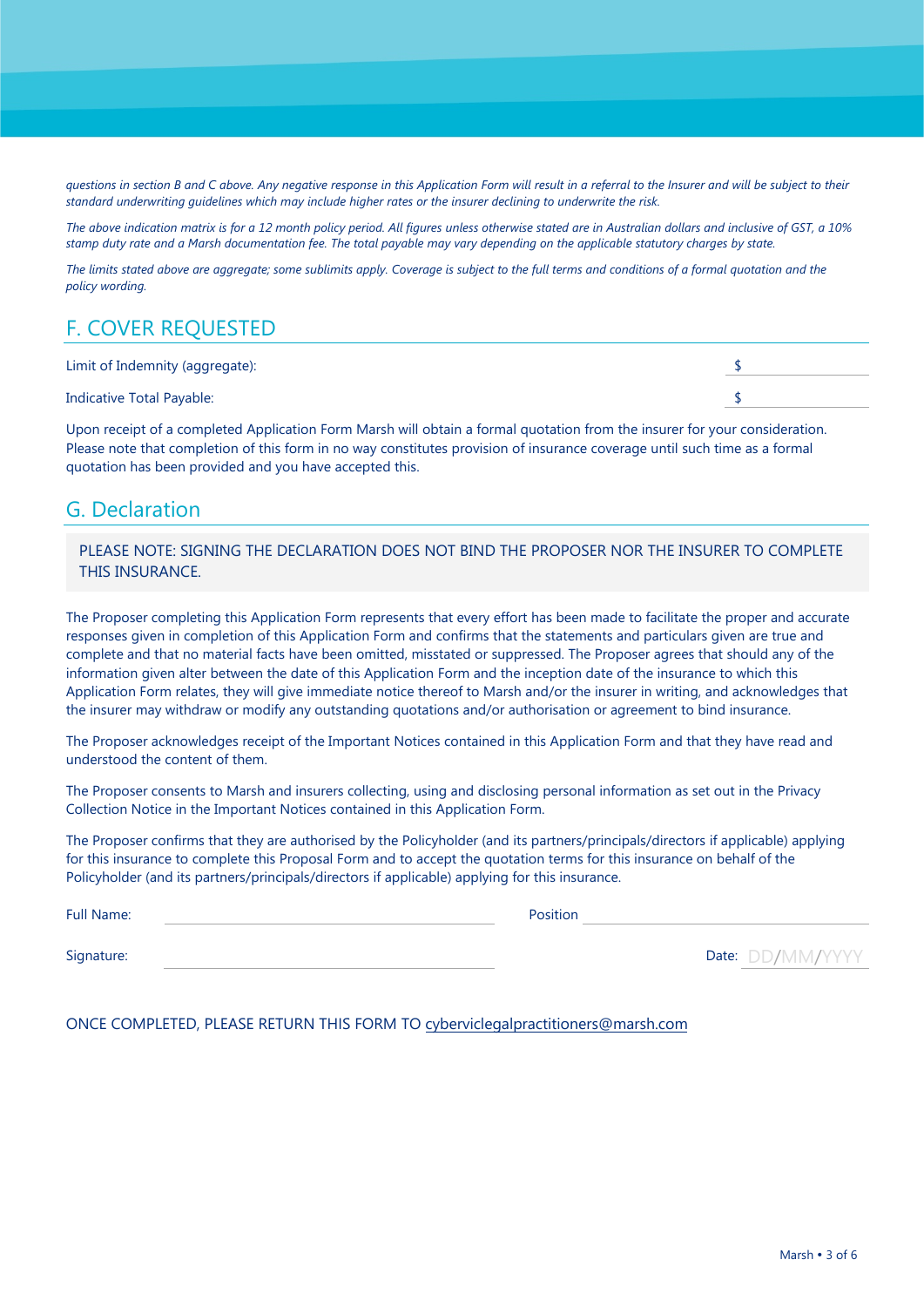### IMPORTANT NOTICES

**BEFORE INSTRUCTING US TO ARRANGE YOUR INSURANCE, PLEASE READ THESE NOTICES AND CONTACT US IMMEDIATELY IF YOU HAVE ANY QUESTIONS OR NEED TO MAKE A DECLARATION.** THESE IMPORTANT NOTICES DETAIL:

- YOUR RIGHTS AND OBLIGATIONS WHEN ENTERING INTO CONTRACTS OF GENERAL INSURANCE
- **WHO TO CONTACT AT MARSH SHOULD YOU HAVE PROBLEMS WITH ANY OF OUR SERVICES**
- **HOW WE MANAGE YOUR PERSONAL AND PRIVATE INFORMATION**

**YOUR DUTY OF DISCLOSURE – CONTRACTS OF GENERAL INSURANCE SUBJECT TO THE INSURANCE CONTRACTS ACT**  Before you enter into an insurance contract, you have a duty to tell the insurer anything you know, or could reasonably be expected to know, may affect the insurer's decision to insure you and on what terms.

You have this duty until the insurer agrees to insure you.

You have the same duty before you renew, extend, vary or reinstate an insurance contract.

You do not need to tell the insurer anything that:

- Reduces the risk they insure you for; or
- They know or should know as an insurer; or
- Is common knowledge; or

They waive your duty to tell them about.

#### **If you do not tell the insurer something**

If you do not tell the insurer anything you are required to, they may cancel your contract or reduce the amount they pay you if you make a claim, or both.

If your failure to tell the insurer is fraudulent, they may refuse to pay a claim and treat the contract as if it never existed.

#### **DISCLOSURE – SUBSIDIARY & ASSOCIATED COMPANIES**

Your Duty of Disclosure - Cover which is arranged for subsidiary and/or associated companies in addition to named insureds.

If you enter into a contract of insurance on behalf of any subsidiary and/or related company of the named insured, that subsidiary and/or related company has the same duty of disclosure as the named insured. We recommend that you ensure that each subsidiary and/or related company is made aware of the duty of disclosure and given an opportunity to make any necessary disclosures.

#### **UTMOST GOOD FAITH**

Every insurance contract is subject to the doctrine of utmost good faith, which requires that parties to the contract should act toward each other honestly and fairly, avoiding any attempt to deceive in assuming and performing contractual obligations.

Failure to do so on the part of the insured may permit the insurer to refuse to pay a claim or to cancel the policy or both.

#### **ESSENTIAL READING OF POLICY WORDING**

We will provide you with a full copy of your policy as soon as it is received from the insurer.

It is essential that you read this document without delay and advise Marsh Pty Ltd in writing of any aspects which are not clear or where the cover does not meet with your requirements.

#### **CHANGE OF RISK OR CIRCUMSTANCE**

It is vital that you advise the insurer of any changes to your company's usual business. For example, insurers must be advised of any

• Mergers or acquisitions

New products or services, or

• Changes in occupation or location,

New overseas activities.

If you are in doubt as to whether to notify your insurer of a change in business operations, please consult Marsh.

**Please note that your duty to disclose applies also when you amend, alter, vary or endorse a policy.**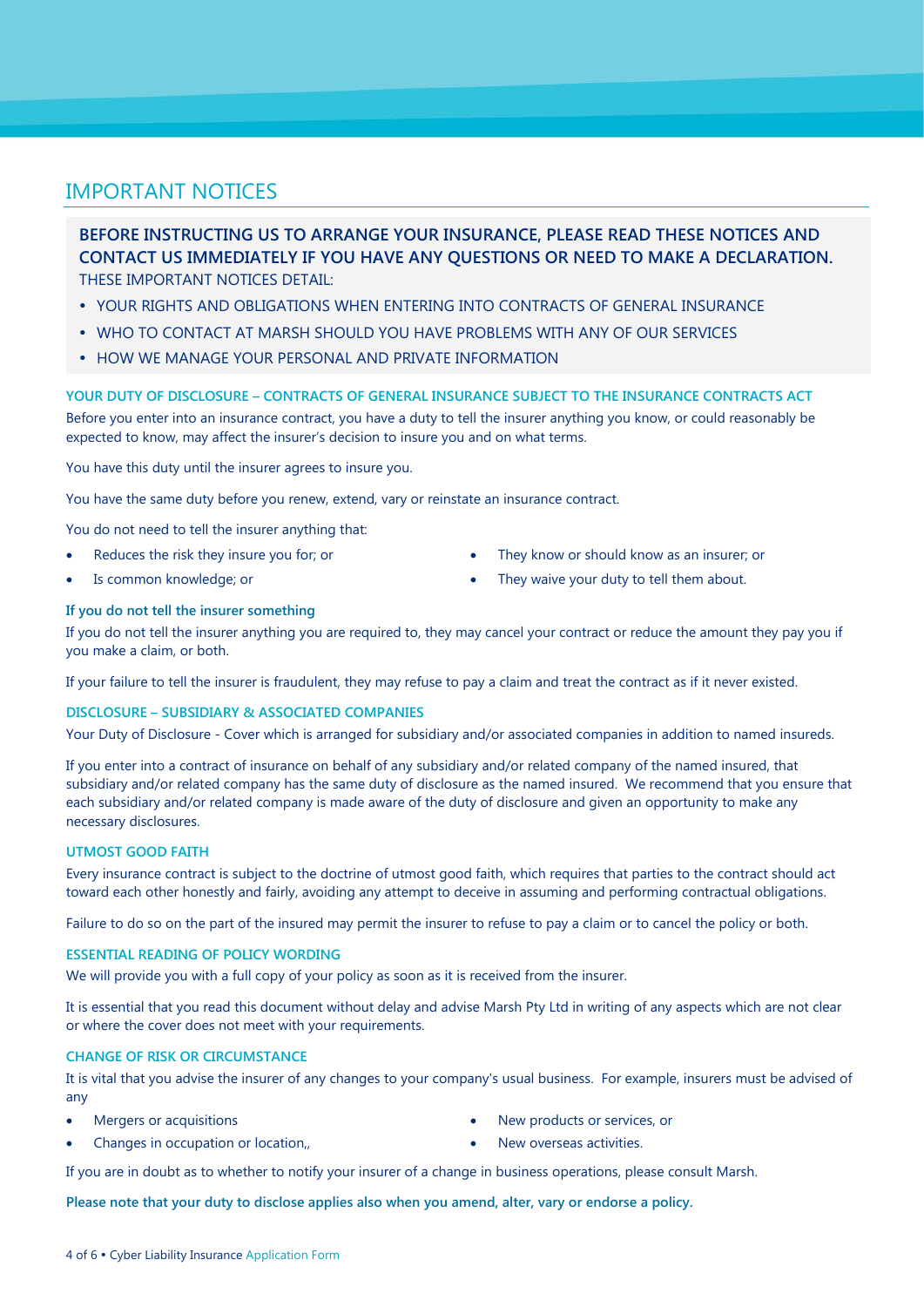#### **SUBROGATION**

Some policies contain provisions that either exclude or reduce the insurer's liability for a claim if you waive or limit your rights to recover damages from another party in relation to any loss.

You may prejudice your rights with regard to a claim if, without the prior agreement from your insurers, you make any agreement with a third party that will prevent the insurer from recovering the loss from that, or another party.

If you have such agreements, we may be able to negotiate with the insurer to permit them and therefore we request you advise Marsh of their existence.

Examples of such agreements are the "hold harmless" clauses which are often found in leases, in maintenance or supply contracts from burglar alarm or fire protection installers and in repair contracts. If you are in doubt, please consult Marsh.

#### **TRADE SANCTIONS**

Marsh is unable to provide insurance or reinsurance broking, risk consulting, claims or other services or provide any benefit to the extent that the provision of such services or benefit would violate applicable law or expose Marsh or its affiliates to any sanction, prohibition or restriction under UN Security Council Resolutions or under other trade or economic sanctions, laws or regulations.

#### **PRIVACY NOTICE**

Marsh Pty Ltd (ABN 86 004 651 512 AFS licence number 238 983) and our associated entities value the privacy of your personal information and we are committed to handling your personal information in a responsible way in accordance with the Australian Privacy Principles (APPs) and the Privacy Act 1988 (Cth). Full details of how, when and from where we collect, hold, use and disclose personal information is available in our Privacy Policy at the Legal Notices section of www.marsh.com.au. Our Privacy Policy also contains information about how you may complain about a breach of the APPs and our complaint handling process.

In the course of performing our business activities including providing insurance and risk services such as arranging insurance policies and advising on insurance options, reinsurance, managing claims or consulting on other risks for our clients and those of our associated entities, insurers and other insurance intermediaries we (and our authorised agents) may collect or disclose your personal information from or to other persons, which include:

- A person authorised by you;
- A third party such as your employer;
- Our employees, authorised representatives, associated entities and contractors and other business support service providers for the purposes of the operation of our business;
- Insurers, reinsurers; other insurance intermediaries and premium funders;
- Persons involved in claims such as solicitors, assessors, repairers, builders, investigators, your employer or medical practitioners and rehabilitation providers; or
- Government bodies, regulators, the Financial Ombudsman Service, law enforcement agencies and any other parties where required or authorised by law.

Marsh may also collect and disclose your personal information for other purposes as outlined in our Privacy Policy, which includes marketing activities. We will only use and disclose your personal information for a purpose permitted by law or that you would reasonably expect. We will request your consent for any other purpose.

When you give Marsh personal information about other individuals, we rely on you to have made them aware that you will or may provide their information to us, the purposes for which we use it, the types of third parties we disclose it to and how they can access it (as described in this notice). If it is sensitive information we rely on you to have obtained their consent to these matters. If you have not done these things, you must tell us before you provide the relevant information.

If you do decide not to provide us with the information required we may not be able to provide a service or arrange a product.

Your personal information may be disclosed to our associated entities, service providers, insurers, reinsurers and other insurance intermediaries located in countries outside of Australia. The countries this information may be disclosed to will vary from time to time, but may include the United Kingdom, the United States, Canada, India for business support services and international insurance market hubs in Bermuda, Brazil, China, Dubai, Hong Kong, Ireland, Japan, Singapore, South Korea, United Kingdom, and the United States. We take reasonable steps to ensure that overseas recipients of your information do not breach the privacy obligations relating to your personal information.